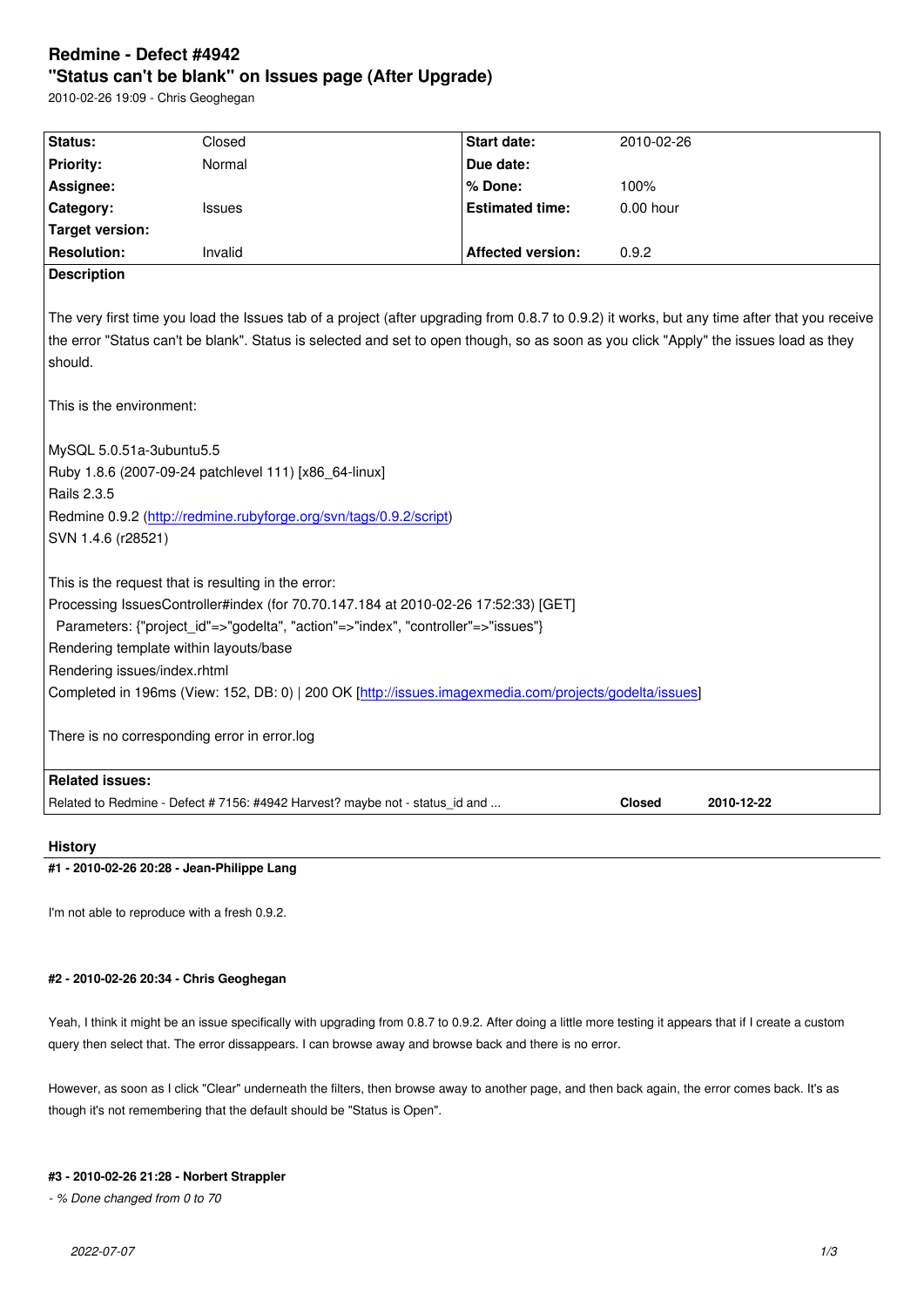#### **#4 - 2010-02-28 11:51 - Jean-Philippe Lang**

*- % Done changed from 70 to 0*

I'm sorry but I can't reproduce even when upgrading a 0.8.7 to 0.9.2. Did you make any change to the code? Make sure to test with a fresh 0.9.2 code without any plugins.

#### **#5 - 2010-03-01 18:34 - Chris Geoghegan**

It has been tested with fresh 0.9.2 without any plugins. But the database is not new. If I test it with a fresh database it works as it should. It's specifically an issue with the database we're using that we've upgraded from 0.8.7 to 0.9.2.

~Chris

## **#6 - 2010-03-02 15:58 - Jean-Philippe Lang**

What do you get if you test with the fresh 0.9.2 without plugins and your upgraded database?

# **#7 - 2010-03-27 05:36 - Jim Mulholland**

We are getting the same error. The error appears to be coming from the else clause on line 530 of the "retrieve\_query" method in the issues\_controller:

@query ||= Query.new(:name => "\_", :project => @project, :filters => session[:query][:filters], :group\_by => session[:query][:group\_by], :column\_names => session[:query][:column\_names])

where our "session[:query]" looks like this:

{:column\_names=>nil, :project\_id=>39, :filters=>{"status\_id"=>{"operator"=>"o", "values"=>[""]}}, :group\_by=>nil}

We also upgraded from a 0.8.x version to 0.9.2 when we started seeing this issue.

# **#8 - 2010-05-04 20:52 - Alexander Eriomenko**

in my case deleting redmine\_harvest plugin fixes that error

#### **#9 - 2010-05-04 22:49 - Chris Geoghegan**

*- Status changed from New to Resolved*

*- % Done changed from 0 to 100*

I'm marking this as resolved because I believe it is an issue with the redmine harvest plugin. A clean upgrade without the module present resolves the issue.